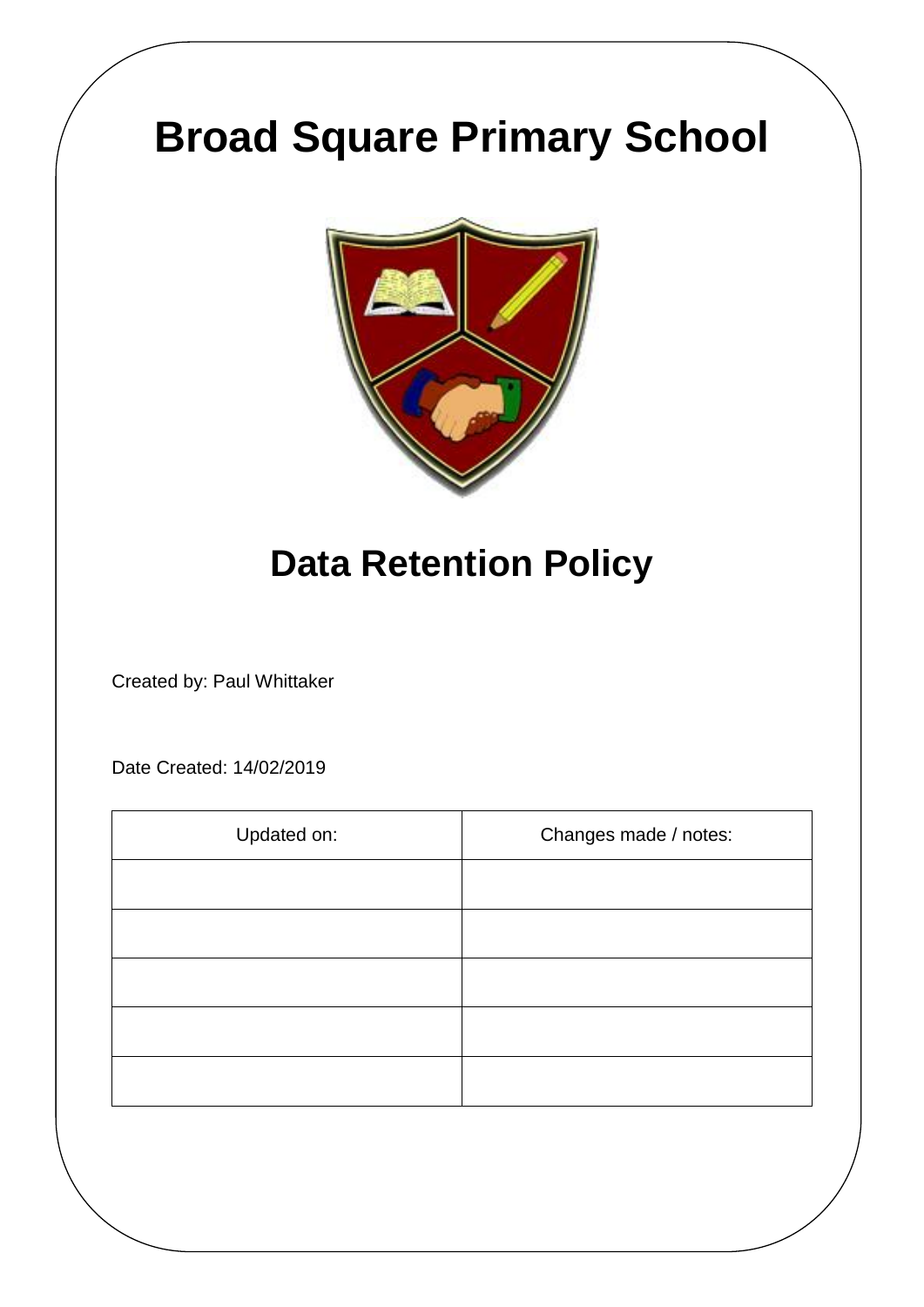#### **DATA RETENTION POLICY**

The School has a responsibility to maintain its records and record keeping systems. When doing this, the school will take account of the following factors: -

- The most efficient and effective way of storing records and information;
- The confidential nature of the records and information stored;
- The security of the record systems used;
- Privacy and disclosure; and
- Their accessibility.

This policy does not form part of any employee's contract of employment and is not intended to have contractual effect. It does, however, reflect the School's current practice, the requirements of current legislation and best practice and guidance. It may be amended by the school from time to time and any changes will be notified to employees within one month of the date on which the change is intended to take effect. The school may also vary any parts of this procedure, including any time limits, as appropriate in any case.

#### **DATA PROTECTION**

This policy sets out how long employment-related and pupil data will normally be held by us and when that information will be confidentially destroyed in compliance with the terms of the General Data Protection Regulation (GDPR) and the Freedom of Information Act 2000.

Data will be stored and processed to allow for the efficient operation of the School. The School's Data Protection Policy outlines its duties and obligations under the GDPR.

#### **RETENTION SCHEDULE**

Information (hard copy and electronic) will be retained for at least the period specified in the attached retention schedule. When managing records, the School will adhere to the standard retention times listed within that schedule.

Paper records will be regularly monitored by [Karen Palombella].

Electronic records will be regularly monitored by [Paul Whittaker].

The schedule is a relatively lengthy document listing the many types of records used by the school and the applicable retention periods for each record type. The retention periods are based on business needs and legal requirements.

#### **DESTRUCTION OF RECORDS**

Where records have been identified for destruction they should be disposed of in an appropriate way. All information must be reviewed before destruction to determine whether there are special factors that mean destruction should be delayed, such as potential litigation, complaints or grievances.

All paper records containing personal information, or sensitive policy information should be shredded before disposal where possible. All other paper records should be disposed of by an appropriate waste paper merchant. All electronic information will be deleted.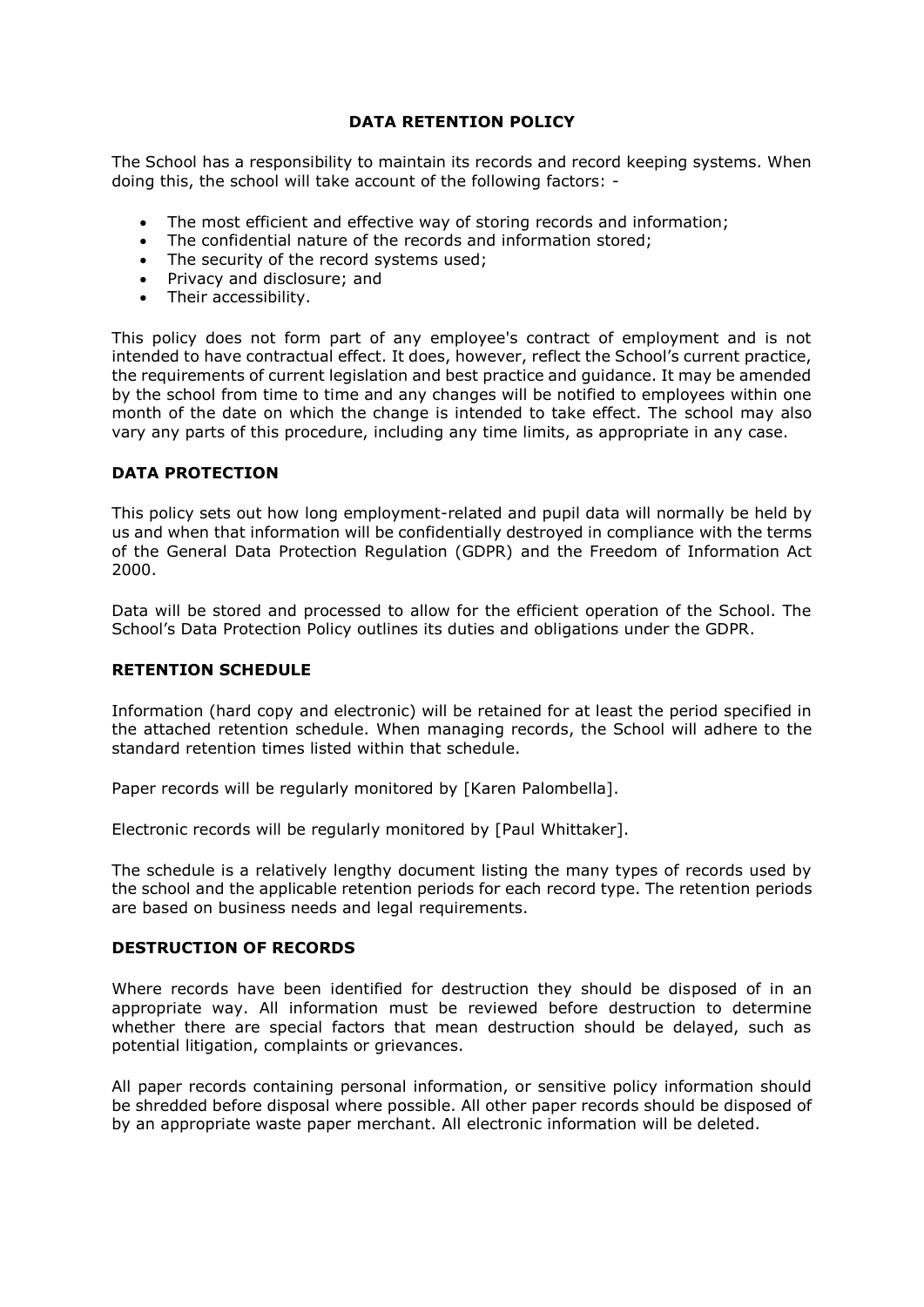The School maintains a database of records which have been destroyed and who authorised their destruction. When destroying documents, the appropriate staff member should record in this list at least: -

- File reference (or other unique identifier);
- File title/description;
- Number of files; and
- Name of the authorising officer.

#### **ARCHIVING**

Where records have been identified as being worthy of preservation over the longer term, arrangements should be made to transfer the records to the archives. A database of the records sent to the archives is maintained by Paul Whittaker. The appropriate staff member, when archiving documents should record in this list the following information: -

- File reference (or other unique identifier);
- File title/description:
- Number of files; and
- Name of the authorising officer.

#### **TRANSFERRING INFORMATION TO OTHER MEDIA**

Where lengthy retention periods have been allocated to records, members of staff may wish to consider converting paper records to other media such as digital media or virtual storage centres (such as cloud storage). The lifespan of the media and the ability to migrate data where necessary should always be considered.

#### **RESPONSIBILITY AND MONITORING**

Paul Whittaker has primary and day-to-day responsibility for implementing this policy. The Data Protection Officer, in conjunction with the school is responsible for monitoring its use and effectiveness and dealing with any queries on its interpretation. The data protection officer will consider the suitability and adequacy of this policy and report improvements directly to management.

Internal control systems and procedures will be subject to regular audits to provide assurance that they are effective in creating, maintaining and removing records.

Management at all levels are responsible for ensuring those reporting to them are made aware of and understand this Policy and are given adequate and regular training on it.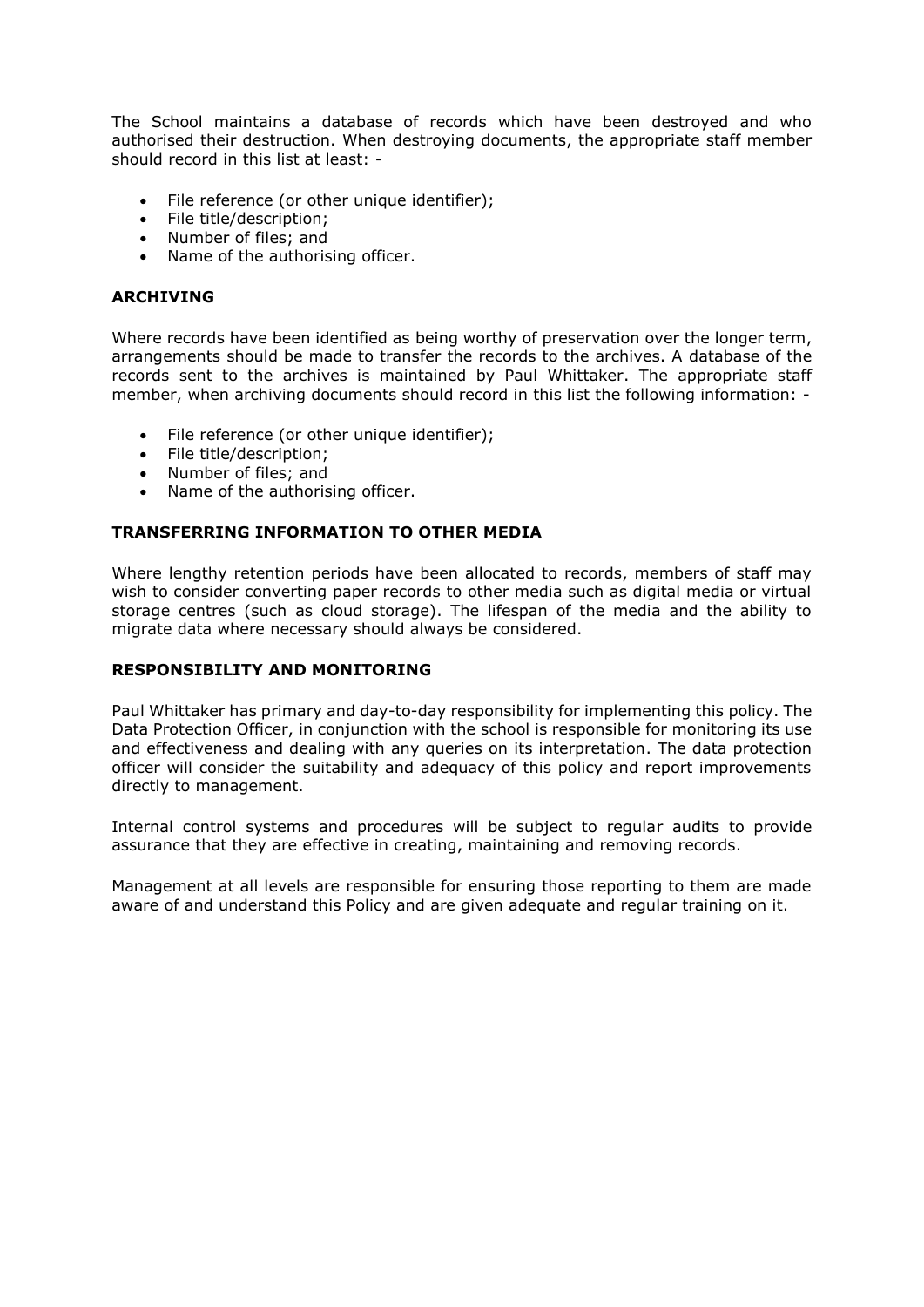#### **RETENTION SCHEDULE**

| <b>FILE DESCRIPTION</b>                                                                                            | <b>RETENTION PERIOD</b>                                                                                                                                                                                                                                                                                             |
|--------------------------------------------------------------------------------------------------------------------|---------------------------------------------------------------------------------------------------------------------------------------------------------------------------------------------------------------------------------------------------------------------------------------------------------------------|
| <b>Employment Records</b>                                                                                          |                                                                                                                                                                                                                                                                                                                     |
| Job applications and interview records of<br>unsuccessful candidates                                               | Six months after notifying unsuccessful<br>unless<br>the<br>candidates,<br>school<br>has<br>applicants' consent to keep their CVs for<br>future reference. In this case, application<br>forms will give applicants the opportunity<br>to object to their details being retained                                     |
| Job applications and interview records of<br>successful candidates                                                 | 6 years after employment ceases                                                                                                                                                                                                                                                                                     |
| employment,<br>Written<br>particulars<br>of<br>contracts of employment and changes to<br>terms and conditions      | 6 years after employment ceases                                                                                                                                                                                                                                                                                     |
| Right to work documentation including<br>identification documents                                                  | 2 years after employment ceases                                                                                                                                                                                                                                                                                     |
| Immigration checks                                                                                                 | years after the termination<br>Two<br>of<br>employment                                                                                                                                                                                                                                                              |
| DBS checks and disclosures of criminal<br>records forms                                                            | As soon as practicable after the check has<br>been completed and the outcome recorded<br>(i.e. whether it is satisfactory or not)<br>unless in exceptional circumstances (for<br>example to allow for consideration and<br>resolution of any disputes or complaints)<br>in which case, for no longer than 6 months. |
| Change of personal details notifications                                                                           | No longer than 6 months after receiving<br>this notification                                                                                                                                                                                                                                                        |
| Emergency contact details                                                                                          | Destroyed on termination                                                                                                                                                                                                                                                                                            |
| Personnel and training records                                                                                     | While employment continues and up to six<br>years after employment ceases                                                                                                                                                                                                                                           |
| Annual leave records                                                                                               | Six years after the end of tax year they<br>relate to or possibly longer if leave can be<br>carried over from year to year                                                                                                                                                                                          |
| Consents for the processing of personal<br>and sensitive data                                                      | For as long as the data is being processed<br>and up to 6 years afterwards                                                                                                                                                                                                                                          |
| <b>Working Time Regulations:</b><br>Opt out forms                                                                  |                                                                                                                                                                                                                                                                                                                     |
| Records of compliance with WTR                                                                                     | Two years from the date on which<br>they were entered into<br>Two years after the relevant period                                                                                                                                                                                                                   |
| Disciplinary and training records                                                                                  | 6 years after employment ceases                                                                                                                                                                                                                                                                                     |
| Allegations of a child protection nature<br>against a member of staff including where<br>the allegation is founded | 10 years from the date of the allegation or<br>the person's normal retirement<br>age<br>(whichever is longer). This should be kept<br>under review.                                                                                                                                                                 |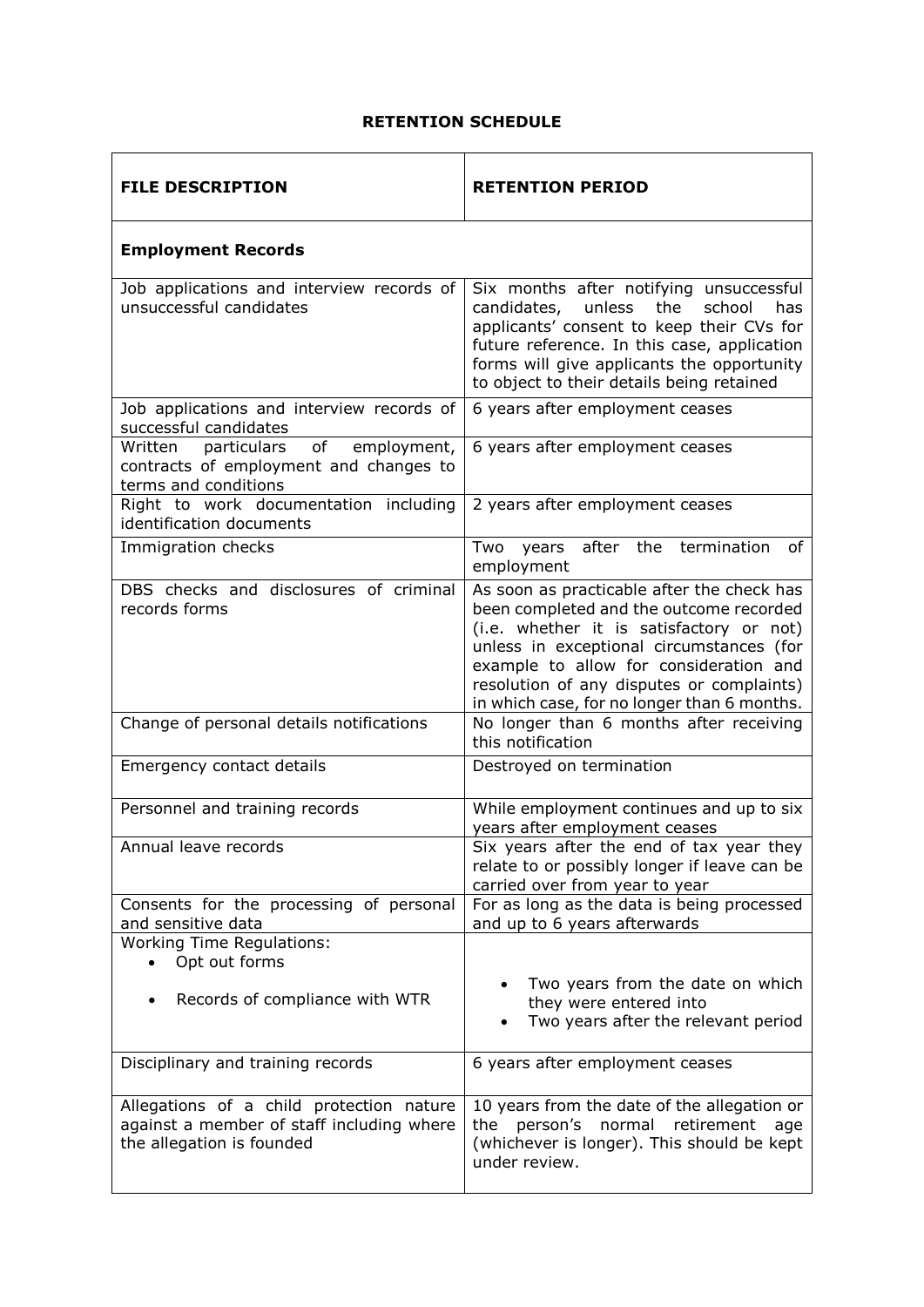| Malicious allegations should be removed. |
|------------------------------------------|
|                                          |

### **Financial and Payroll Records**

| Pension records                              | 12 years                                     |
|----------------------------------------------|----------------------------------------------|
|                                              |                                              |
|                                              |                                              |
| Retirement benefits schemes - notifiable     | 6 years from the end of the scheme year in   |
|                                              |                                              |
| events (for example, relating to incapacity) | which the event took place                   |
| Payroll and wage records                     | 6 years after end of tax year they relate to |
|                                              |                                              |
|                                              |                                              |
| Maternity/Adoption/Paternity<br>Leave        | 3 years after end of tax year they relate to |
|                                              |                                              |
| records                                      |                                              |
| <b>Statutory Sick Pay</b>                    | 3 years after the end of the tax year they   |
|                                              |                                              |
|                                              | relate to                                    |
| Current bank details                         | No longer than necessary                     |
|                                              |                                              |
|                                              |                                              |

## **Agreements and Administration Paperwork**

| Collective workforce agreements and past<br>agreements that could affect present<br>employees | Permanently                            |
|-----------------------------------------------------------------------------------------------|----------------------------------------|
| Trade union agreements                                                                        | 10 years after ceasing to be effective |
| School Development Plans                                                                      | 3 years from the life of the plan      |
| Professional Development Plans                                                                | 6 years from the life of the plan      |
| Visitors Book and Signing In Sheets                                                           | 6 years                                |
| Newsletters and circulars to staff, parents<br>and pupils                                     | 1 year                                 |

## **Health and Safety Records**

| Health and Safety consultations                                     | Permanently                                                    |
|---------------------------------------------------------------------|----------------------------------------------------------------|
| Health and Safety Risk Assessments                                  | 3 years from the life of the risk assessment                   |
| Any reportable accident, death or injury in<br>connection with work | For at least twelve years from the date the<br>report was made |
| Accident reporting                                                  | Adults $-6$ years from the date of the<br>incident             |
|                                                                     | Children $-$ when the child attains 25 years<br>of age.        |
| Fire precaution log books                                           | 6 years                                                        |
| Medical records and details of: -                                   | 40 years from the date of the last entry<br>made in the record |
| • control of lead at work<br>employees exposed to asbestos<br>dust  |                                                                |